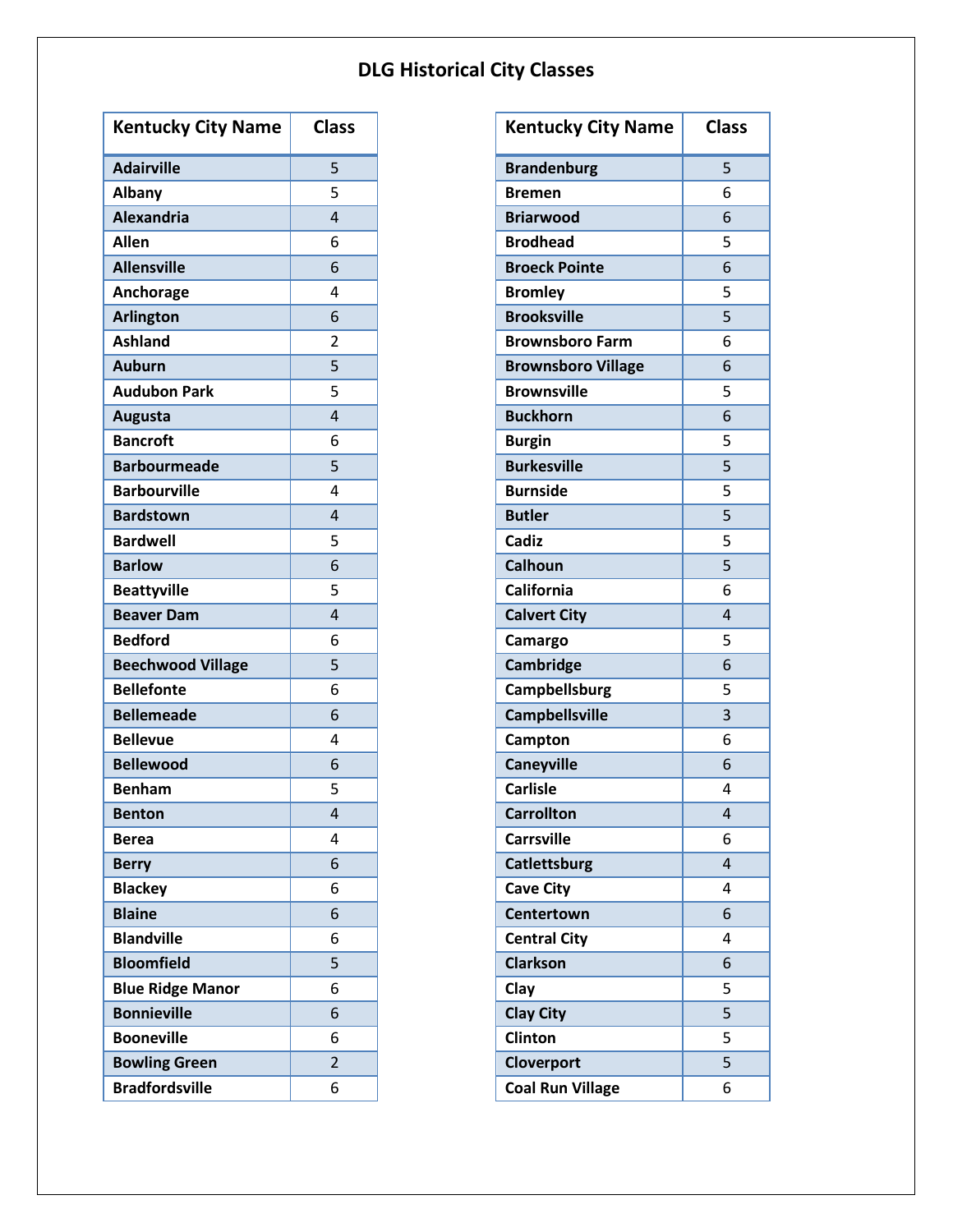| <b>Kentucky City Name</b> | <b>Class</b>   |
|---------------------------|----------------|
| <b>Cold Spring</b>        | 5              |
| Coldstream                | 6              |
| Columbia                  | 4              |
| <b>Columbus</b>           | 5              |
| Concord                   | 6              |
| Corbin                    | 3              |
| Corinth                   | 6              |
| Corydon                   | 5              |
| Covington                 | $\overline{2}$ |
| <b>Crab Orchard</b>       | 6              |
| <b>Creekside</b>          | 6              |
| <b>Crescent Springs</b>   | 4              |
| <b>Crestview</b>          | 6              |
| <b>Crestview Hills</b>    | 5              |
| <b>Crestwood</b>          | 5              |
| <b>Crittenden</b>         | 5              |
| <b>Crofton</b>            | 5              |
| Crossgate                 | 6              |
| <b>Cumberland</b>         | 4              |
| Cynthiana                 | 4              |
| <b>Danville</b>           | 3              |
| <b>Dawson Springs</b>     | 4              |
| <b>Dayton</b>             | $\overline{4}$ |
| <b>Dixon</b>              | 6              |
| <b>Douglass Hills</b>     | 4              |
| Dover                     | 6              |
| <b>Drakesboro</b>         | 5              |
| <b>Druid Hills</b>        | 6              |
| <b>Dry Ridge</b>          | 5              |
| <b>Earlington</b>         | 4              |
| <b>Eddyville</b>          | 5              |
| Edgewood                  | 4              |
| <b>Edmonton</b>           | 5              |
| <b>Ekron</b>              | 6              |
| Elizabethtown             | 4              |
| <b>Elkhorn City</b>       | 4              |
| <b>Elkton</b>             | 4              |
| <b>Elsmere</b>            | 4              |

| <b>Kentucky City Name</b> | <b>Class</b>   |
|---------------------------|----------------|
| Eminence                  | 4              |
| <b>Erlanger</b>           | 3              |
| <b>Eubank</b>             | 6              |
| <b>Evarts</b>             | 5              |
| <b>Ewing</b>              | 6              |
| <b>Fairfield</b>          | 6              |
| <b>Fairview</b>           | 6              |
| <b>Falmouth</b>           | 4              |
| Ferguson                  | 5              |
| <b>Fincastle</b>          | 6              |
| <b>Flatwoods</b>          | 3              |
| <b>Fleming-Neon</b>       | 5              |
| <b>Flemingsburg</b>       | 4              |
| <b>Florence</b>           | 3              |
| <b>Fordsville</b>         | 6              |
| <b>Forest Hills</b>       | 6              |
| <b>Fort Mitchell</b>      | 4              |
| <b>Fort Thomas</b>        | 4              |
| <b>Fort Wright</b>        | 4              |
| <b>Fountain Run</b>       | 6              |
| <b>Fox Chase</b>          | 6              |
| <b>Frankfort</b>          | $\overline{2}$ |
| <b>Franklin</b>           | 4              |
| <b>Fredonia</b>           | 5              |
| <b>Frenchburg</b>         | 6              |
| <b>Fulton</b>             | 4              |
| <b>Gamaliel</b>           | 6              |
| Georgetown                | 4              |
| Germantown                | 6              |
| Ghent                     | 6              |
| Glasgow                   | 3              |
| Glencoe                   | 6              |
| <b>Glenview</b>           | 6              |
| <b>Glenview Hills</b>     | 6              |
| <b>Glenview Manor</b>     | 6              |
| <b>Goose Creek</b>        | 6              |
| Goshen                    | 5              |
| <b>Grand Rivers</b>       | 5              |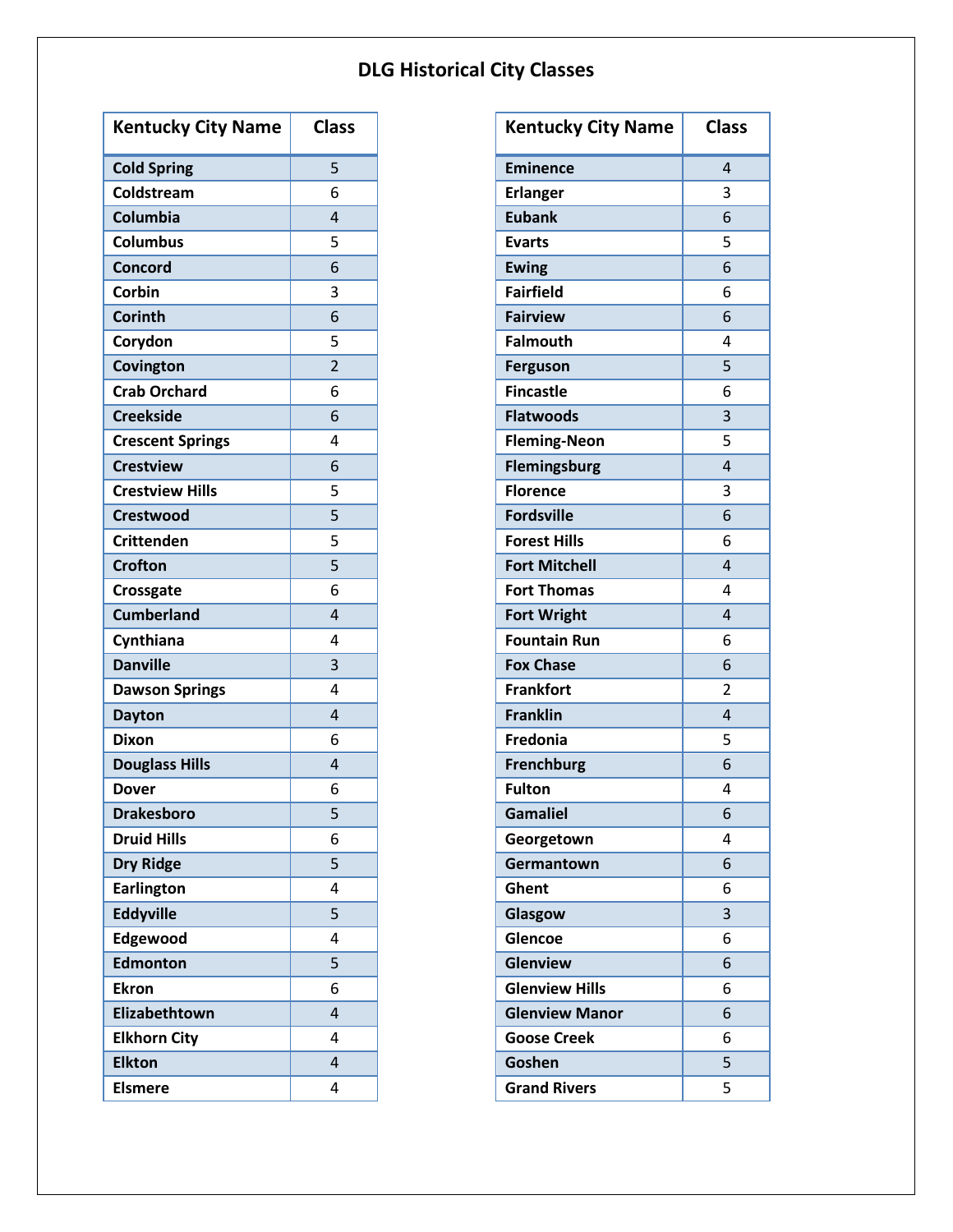| <b>Kentucky City Name</b> | <b>Class</b>   |
|---------------------------|----------------|
| Gratz                     | 6              |
| <b>Graymoor-Devondale</b> | 4              |
| Grayson                   | 4              |
| <b>Green Spring</b>       | 6              |
| Greensburg                | 5              |
| Greenup                   | 5              |
| <b>Greenville</b>         | 4              |
| Guthrie                   | 5              |
| <b>Hanson</b>             | 6              |
| <b>Hardin</b>             | 5              |
| Hardinsburg               | 5              |
| <b>Harlan</b>             | 4              |
| <b>Harrodsburg</b>        | 4              |
| <b>Hartford</b>           | 5              |
| <b>Hawesville</b>         | 5              |
| <b>Hazard</b>             | 3              |
| <b>Hazel</b>              | 6              |
| <b>Hebron Estates</b>     | 5              |
| <b>Henderson</b>          | $\overline{2}$ |
| <b>Heritage Creek</b>     | 5              |
| <b>Hickman</b>            | 4              |
| <b>Hickory Hill</b>       | 6              |
| <b>Highland Heights</b>   | 4              |
| <b>Hills and Dales</b>    | 6              |
| <b>Hillview</b>           | 4              |
| <b>Hindman</b>            | 5              |
| Hodgenville               | 4              |
| <b>Hollow Creek</b>       | 5              |
| <b>Hollyvilla</b>         | 6              |
| Hopkinsville              | 2              |
| <b>Horse Cave</b>         | 4              |
| <b>Houston Acres</b>      | 6              |
| <b>Hunters Hollow</b>     | 6              |
| <b>Hurstbourne</b>        | 4              |
| <b>Hurstbourne Acres</b>  | 5              |
| <b>Hustonville</b>        | 5              |
| <b>Hyden</b>              | 6              |
| Independence              | 3              |

| <b>Kentucky City Name</b> | <b>Class</b>   |
|---------------------------|----------------|
| <b>Indian Hills</b>       | 4              |
| Inez                      | 6              |
| <b>Irvine</b>             | 4              |
| Irvington                 | 5              |
| <b>Island</b>             | 6              |
| <b>Jackson</b>            | 4              |
| Jamestown                 | 5              |
| Jeffersontown             | $\overline{c}$ |
| <b>Jeffersonville</b>     | $\overline{5}$ |
| <b>Jenkins</b>            | 4              |
| <b>Junction City</b>      | 5              |
| <b>Kenton Vale</b>        | 6              |
| <b>Kevil</b>              | 6              |
| <b>Kingsley</b>           | 6              |
| <b>Kuttawa</b>            | 5              |
| La Center                 | 5              |
| La Grange                 | 4              |
| Lafayette                 | 6              |
| <b>Lakeside Park</b>      | 5              |
| <b>Lakeview Heights</b>   | 6              |
| Lancaster                 | 5              |
| <b>Langdon Place</b>      | 6              |
| Lawrenceburg              | 4              |
| Lebanon                   | 4              |
| <b>Lebanon Junction</b>   | 5              |
| Leitchfield               | 4              |
| Lewisburg                 | 5              |
| Lewisport                 | 5              |
| Lexington                 | $\overline{c}$ |
| Liberty                   | 5              |
| Lincolnshire              | 6              |
| Livermore                 | 5              |
| Livingston                | 6              |
| London                    | 4              |
| Loretto                   | 6              |
| Louisa                    | 5              |
| Louisville                | $\overline{1}$ |
| Loyall                    | 5              |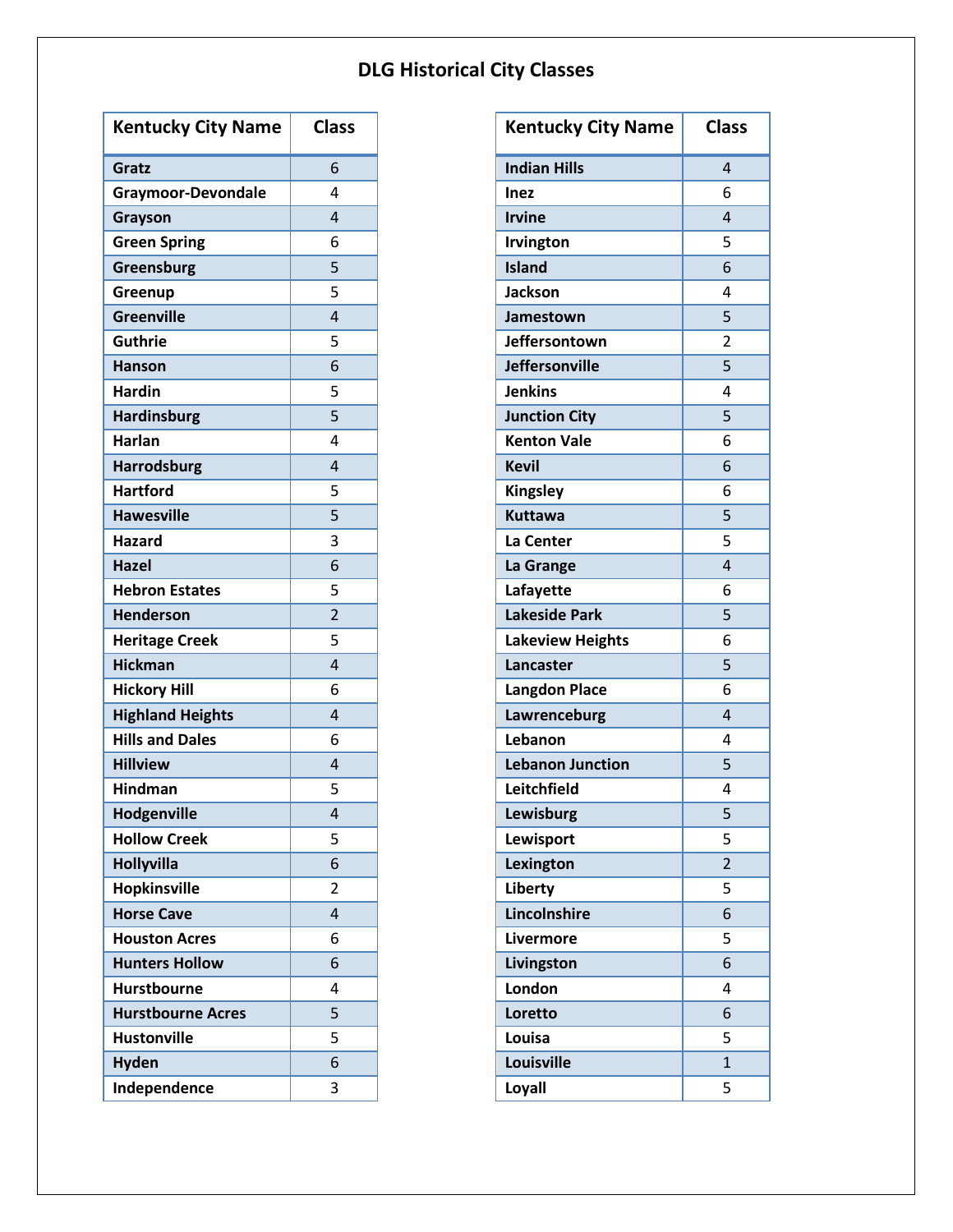| <b>Kentucky City Name</b> | <b>Class</b> |
|---------------------------|--------------|
| Ludlow                    | 4            |
| Lynch                     | 5            |
| Lyndon                    | 4            |
| Lynnview                  | 5            |
| <b>Mackville</b>          | 6            |
| <b>Madisonville</b>       | 4            |
| <b>Manchester</b>         | 4            |
| <b>Manor Creek</b>        | 6            |
| <b>Marion</b>             | 4            |
| <b>Martin</b>             | 4            |
| <b>Maryhill Estates</b>   | 6            |
| <b>Mayfield</b>           | 3            |
| <b>Maysville</b>          | 3            |
| <b>McHenry</b>            | 6            |
| <b>McKee</b>              | 5            |
| <b>Meadow Vale</b>        | 5            |
| <b>Meadowbrook Farm</b>   | 6            |
| <b>Meadowview Estates</b> | 6            |
| <b>Melbourne</b>          | 6            |
| <b>Mentor</b>             | 6            |
| <b>Middlesboro</b>        | 3            |
| <b>Middletown</b>         | 4            |
| <b>Midway</b>             | 5            |
| Millersburg               | 5            |
| <b>Milton</b>             | 6            |
| <b>Mockingbird Valley</b> | 6            |
| <b>Monterey</b>           | 6            |
| <b>Monticello</b>         | 4            |
| <b>Moorland</b>           | 6            |
| <b>Morehead</b>           | 4            |
| <b>Morganfield</b>        | 4            |
| Morgantown                | 5            |
| <b>Mortons Gap</b>        | 5            |
| <b>Mount Olivet</b>       | 5            |
| <b>Mount Sterling</b>     | 4            |
| <b>Mount Vernon</b>       | 5            |
| <b>Mount Washington</b>   | 4            |
| <b>Muldraugh</b>          | 5            |

| <b>Kentucky City Name</b>   | <b>Class</b>   |
|-----------------------------|----------------|
| <b>Munfordville</b>         | 5              |
| <b>Murray</b>               | 3              |
| <b>Murray Hill</b>          | 6              |
| <b>Nebo</b>                 | 6              |
| <b>New Castle</b>           | 5              |
| <b>New Haven</b>            | 6              |
| <b>Newport</b>              | $\overline{2}$ |
| <b>Nicholasville</b>        | 3              |
| <b>Norbourne Estates</b>    | 6              |
| <b>North Middletown</b>     | 5              |
| <b>Northfield</b>           | 5              |
| <b>Nortonville</b>          | 5              |
| <b>Norwood</b>              | 6              |
| <b>Oak Grove</b>            | 5              |
| <b>Oakland</b>              | 6              |
| <b>Old Brownsboro Place</b> | 6              |
| <b>Olive Hill</b>           | 4              |
| <b>Orchard Grass Hills</b>  | 5              |
| Owensboro                   | $\overline{2}$ |
| Owenton                     | 5              |
| <b>Owingsville</b>          | 4              |
| <b>Paducah</b>              | 2              |
| <b>Paintsville</b>          | 4              |
| <b>Paris</b>                | 3              |
| <b>Park City</b>            | 5              |
| <b>Park Hills</b>           | 4              |
| <b>Parkway Village</b>      | 6              |
| Pembroke                    | 6              |
| <b>Perryville</b>           | 5              |
| <b>Pewee Valley</b>         | 5              |
| <b>Pikeville</b>            | 3              |
| <b>Pineville</b>            | 4              |
| <b>Pioneer Village</b>      | 4              |
| <b>Pippa Passes</b>         | 6              |
| <b>Plantation</b>           | 5              |
| <b>Pleasureville</b>        | 6              |
| <b>Plum Springs</b>         | 6              |
| <b>Poplar Hills</b>         | 6              |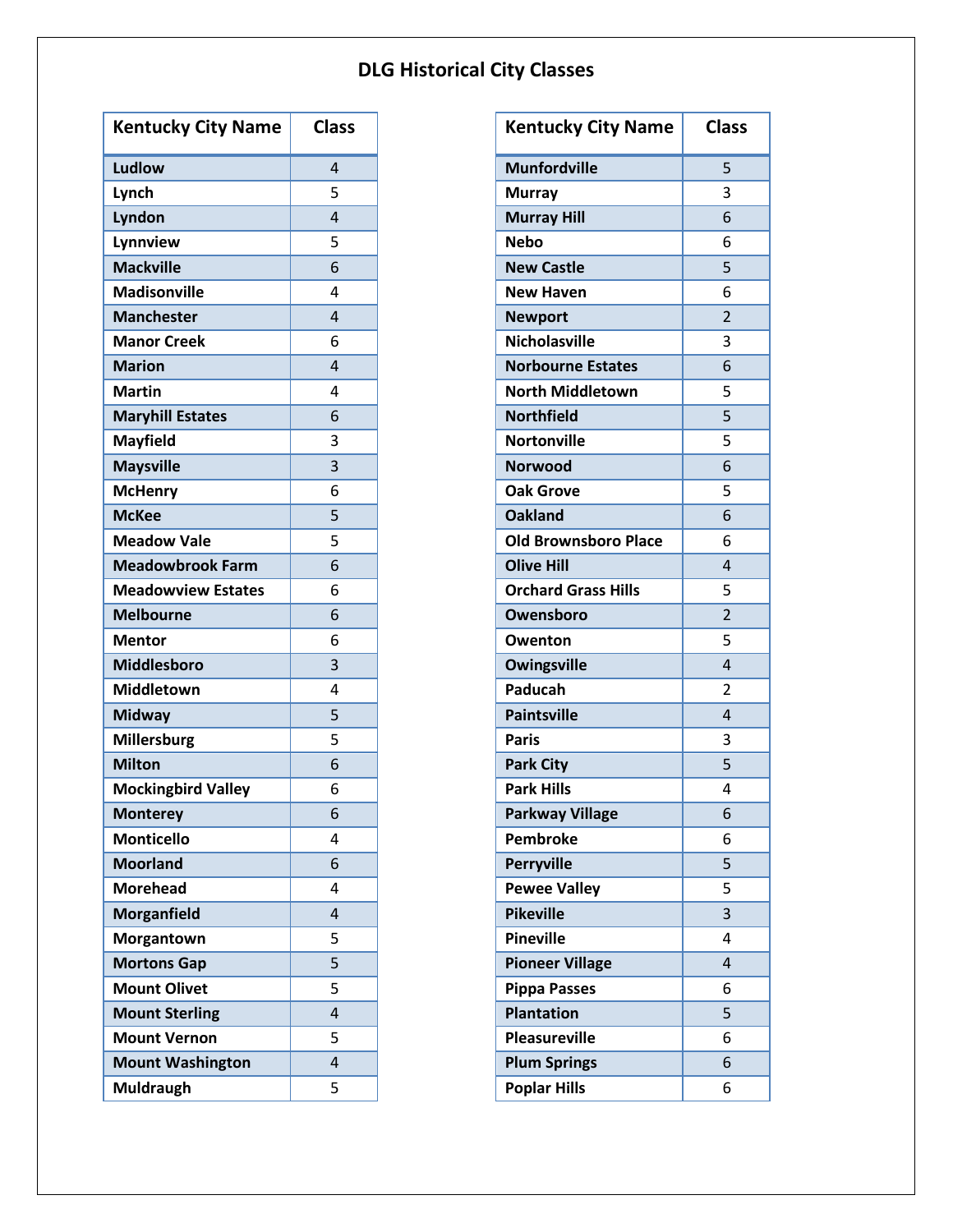| <b>Kentucky City Name</b> | <b>Class</b>   |
|---------------------------|----------------|
| <b>Powderly</b>           | 5              |
| Prestonsburg              | 4              |
| <b>Prestonville</b>       | 6              |
| Princeton                 | 4              |
| <b>Prospect</b>           | 4              |
| Providence                | 4              |
| <b>Raceland</b>           | 5              |
| <b>Radcliff</b>           | 2              |
| Ravenna                   | 5              |
| Raywick                   | 6              |
| <b>Richlawn</b>           | 6              |
| <b>Richmond</b>           | $\overline{2}$ |
| <b>River Bluff</b>        | 6              |
| Riverwood                 | 6              |
| <b>Robards</b>            | 6              |
| Rochester                 | 6              |
| <b>Rockport</b>           | 6              |
| <b>Rolling Fields</b>     | 6              |
| <b>Rolling Hills</b>      | 5              |
| <b>Russell</b>            | 4              |
| <b>Russell Springs</b>    | 5              |
| <b>Russellville</b>       | 4              |
| <b>Ryland Heights</b>     | 6              |
| Sacramento                | 6              |
| <b>Sadieville</b>         | 6              |
| <b>Salem</b>              | 6              |
| <b>Salt Lick</b>          | 6              |
| <b>Salyersville</b>       | 4              |
| <b>Sanders</b>            | 6              |
| <b>Sandy Hook</b>         | 5              |
| <b>Sardis</b>             | 6              |
| <b>Science Hill</b>       | 6              |
| <b>Scottsville</b>        | 4              |
| Sebree                    | 5              |
| <b>Seneca Gardens</b>     | 6              |
| <b>Sharpsburg</b>         | 6              |
| <b>Shelbyville</b>        | 4              |
| Shepherdsville            | 4              |

| <b>Kentucky City Name</b> | <b>Class</b> |
|---------------------------|--------------|
| <b>Shively</b>            | 3            |
| <b>Silver Grove</b>       | 5            |
| Simpsonville              | 5            |
| <b>Slaughters</b>         | 6            |
| <b>Smithfield</b>         | 6            |
| <b>Smithland</b>          | 6            |
| <b>Smiths Grove</b>       | 5            |
| <b>Somerset</b>           | 3            |
| <b>Sonora</b>             | 6            |
| <b>South Carrollton</b>   | 6            |
| <b>South Park View</b>    | 6            |
| <b>South Shore</b>        | 5            |
| Southgate                 | 4            |
| <b>Sparta</b>             | 6            |
| <b>Spring Mill</b>        | 6            |
| <b>Spring Valley</b>      | 6            |
| <b>Springfield</b>        | 4            |
| <b>St Charles</b>         | 6            |
| <b>St Matthews</b>        | 4            |
| <b>St Regis Park</b>      | 4            |
| <b>Stamping Ground</b>    | 6            |
| <b>Stanford</b>           | 4            |
| <b>Stanton</b>            | 4            |
| <b>Strathmoor Manor</b>   | 6            |
| <b>Strathmoor Village</b> | 6            |
| <b>Sturgis</b>            | 4            |
| <b>Sycamore</b>           | 6            |
| <b>Taylor Mill</b>        | 4            |
| <b>Taylorsville</b>       | 6            |
| <b>Ten Broeck</b>         | 6            |
| <b>Thornhill</b>          | 6            |
| <b>Tompkinsville</b>      | 5            |
| <b>Trenton</b>            | 6            |
| <b>Union</b>              | 4            |
| <b>Uniontown</b>          | 5            |
| Upton                     | 6            |
| Vanceburg                 | 4            |
| <b>Versailles</b>         | 4            |